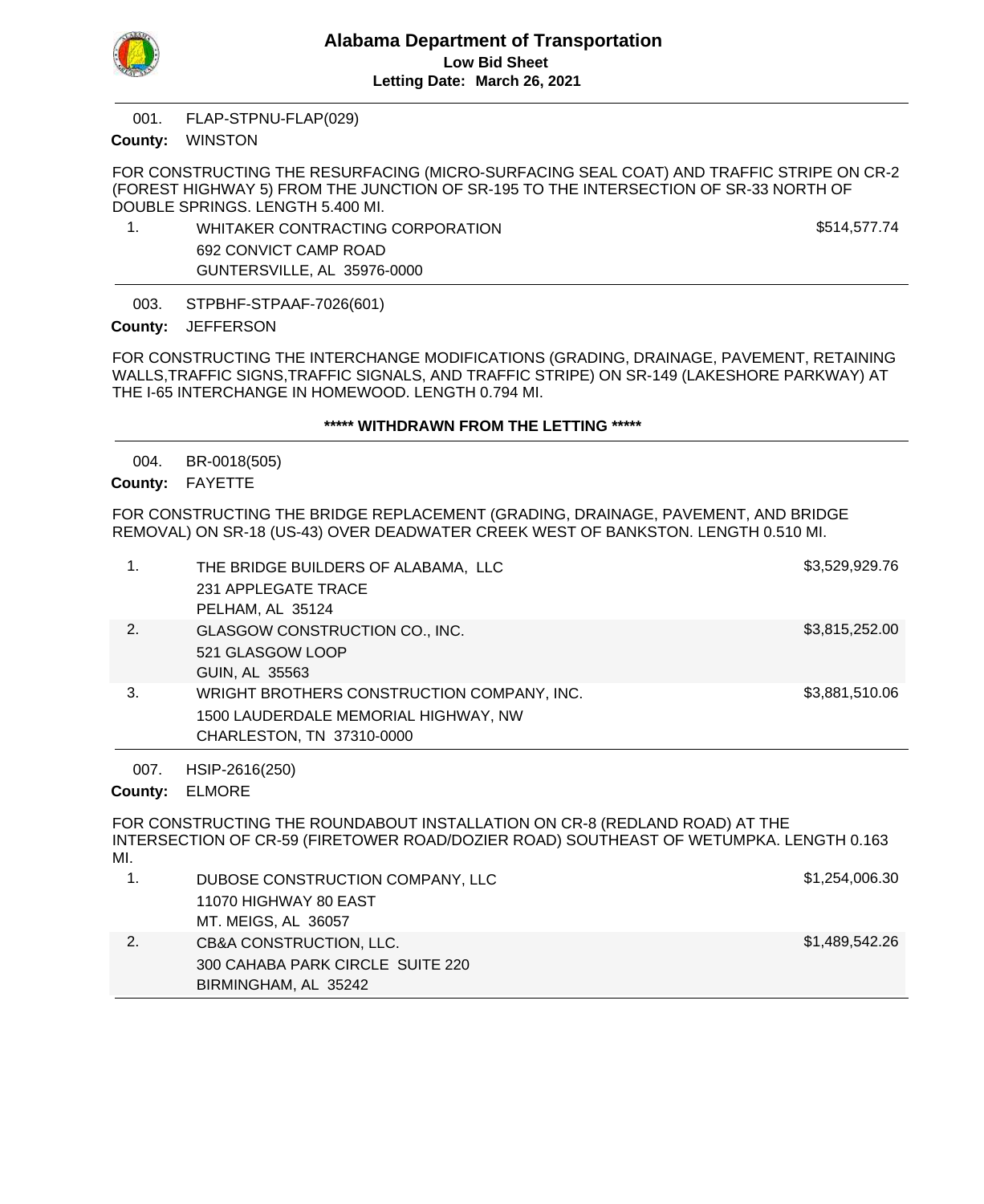#### HSIP-MR20(902) 008.

### Counties: GREENE, PERRY, AND SUMTER

FOR CONSTRUCTING THE ROAD SAFETY ASSESSMENT SITES (GUARDRAIL INSTALLATION) ON SR-5, SR-7, AND SR-13 AT VARIOUS LOCATIONS IN THE WEST CENTRAL REGION AS INDICATED IN THE PLANS.

1. ALABAMA GUARDRAIL, INC. ALABAMA GUARDRAIL, INC. 60701 U.S. HWY. 231 ONEONTA, AL 35121

HSIP-MR20(903) 009.

Counties: PICKENS, LAMAR, WALKER, AND WINSTON

FOR CONSTRUCTING THE ROADWAY SAFETY ASSESSMENT SITES (GUARDRAIL INSTALLATION) ON SR-6, SR-13, SR-17, AND SR-269 AT VARIOUS LOCATIONS IN THE WEST CENTRAL REGION AS INDICATED IN THE PLANS.

1. ALABAMA GUARDRAIL, INC. **\$242,931.00** 60701 U.S. HWY. 231 ONEONTA, AL 35121

IM-HSIP-I059(411) 012.

County: ST. CLAIR

FOR CONSTRUCTING THE PAVEMENT REHABILITATION (MICRO-MILLING, RESURFACING, GUARDRAIL REPLACEMENT, AND TRAFFIC STRIPE) ON I-59 FROM THE JEFFERSON COUNTY LINE TO NORTH OF THE SR-23 OVERPASS SOUTHEAST OF SPRINGVILLE. LENGTH 8.655 MI.

1. A.G. PELTZ GROUP, LLC 6. A state of the state of the state of the state of the state of the state of the state of the state of the state of the state of the state of the state of the state of the state of the state of t 2608 COMMERCE BOULEVARD IRONDALE, AL 35210

IM-I010(348) 015.

County: MOBILE

FOR CONSTRUCTING THE PLANING, RESURFACING, AND TRAFFIC STRIPE ON I-10 THROUGH THE WALLACE TUNNEL IN MOBILE. LENGTH 0.887 MI.

|    | MOBILE ASPHALT COMPANY, LLC | \$1,685,758.87 |
|----|-----------------------------|----------------|
|    | 3151 HAMILTON BOULEVARD     |                |
|    | THEODORE, AL 36582          |                |
| 2. | H. O. WEAVER & SONS, INC.   | \$1,711,366.04 |
|    | 7450 HOWELLS FERRY ROAD     |                |
|    | MOBILE, AL 36618            |                |

IM-I065(496) 016.

County: LIMESTONE

FOR CONSTRUCTING THE WELCOME CENTER REPLACEMENT (GRADING, DRAINAGE, PAVEMENT, BUILDING, AND LIGHTING) ON I-65 NORTH OF ATHENS. LENGTH 0.839 MI.

| 1. | B. H. CRAIG CONSTRUCTION COMPANY, INC.<br>835 WALL STREET<br>FLORENCE, AL 35630-0000   | \$14,415,908.45 |
|----|----------------------------------------------------------------------------------------|-----------------|
| 2. | CENTURY CONSTRUCTION GROUP, INC.<br>705 ROBERT E. LEE DRIVE<br><b>TUPELO, MS 38801</b> | \$15,096,271.44 |
| 3. | FORSYTH BUILDING COMPANY, INC<br>456 JONES ROAD<br>ANNISTON, AL 36207                  | \$19,019,027.00 |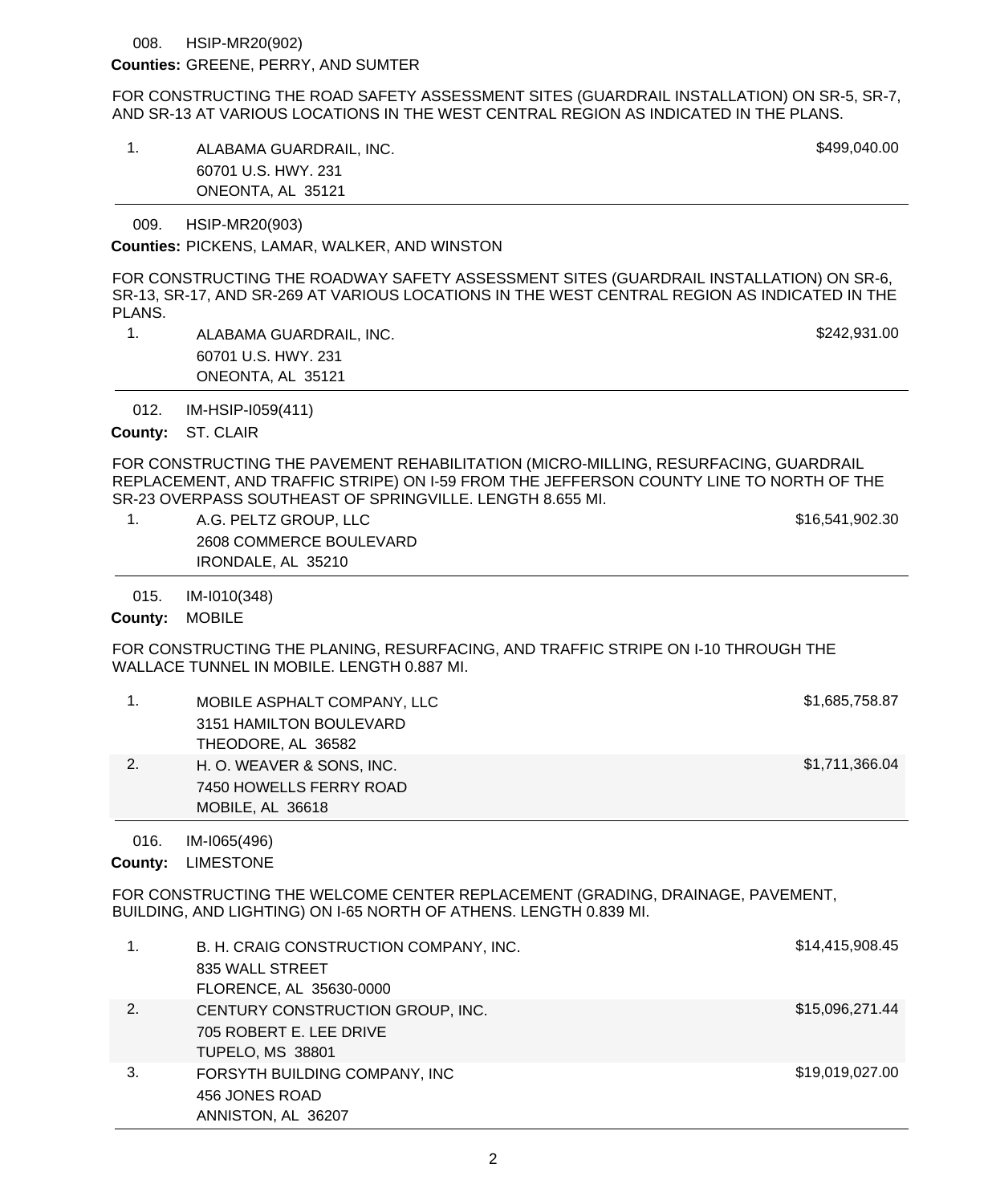IM-I085(368) 017.

# County: MACON

FOR CONSTRUCTING THE PAVEMENT PRESERVATION (PLANING, RESURFACING, GUARDRAIL INSTALLATION, AND TRAFFIC STRIPE) ON I-85 FROM THE MONTGOMERY COUNTY LINE TO THE JUNCTION OF SR-138. LENGTH 2.860 MI.

|    | WIREGRASS CONSTRUCTION COMPANY, INC. | \$6,409,642.89 |
|----|--------------------------------------|----------------|
|    | 1830 HARTFORD HIGHWAY                |                |
|    | DOTHAN, AL 36301                     |                |
| 2. | MIDSOUTH PAVING, INC.                | \$8,035,775.52 |
|    | 500 RIVERHILLS PARK, SUITE 590       |                |
|    | BIRMINGHAM, AL 35242                 |                |

#### IM-I565(316) 018.

County: MADISON

FOR CONSTRUCTING THE MICRO-MILLING, RESURFACING, AND TRAFFIC STRIPE ON I-565 FROM 0.280 MILE EAST OF THE INTERGRAPH WAY UNDERPASS (MP 10.100) TO 0.260 MILE EAST OF THE TRIANA BOULEVARD OVERPASS (MP 18.322) IN HUNTSVILLE. LENGTH 8.231 MI.

|    | WIREGRASS CONSTRUCTION COMPANY, INC.<br>1830 HARTFORD HIGHWAY<br>DOTHAN, AL 36301 | \$16,200,783.66 |
|----|-----------------------------------------------------------------------------------|-----------------|
| 2. |                                                                                   | \$19,752,199.35 |
|    | MIDSOUTH PAVING, INC.                                                             |                 |
|    | 500 RIVERHILLS PARK, SUITE 590                                                    |                 |
|    | BIRMINGHAM, AL 35242                                                              |                 |
| 3. | ROGERS GROUP, INC.                                                                | \$20,460,439.32 |
|    | 421 GREAT CIRCLE ROAD                                                             |                 |
|    | NASHVILLE, TN 37228-0000                                                          |                 |
|    |                                                                                   |                 |

NH-0003(639) 021.

County: LIMESTONE

FOR CONSTRUCTING THE MICRO-MILLING, RESURFACING, AND TRAFFIC STRIPE ON SR-3 (US-31) FROM THE JUNCTION OF SR-2 (US-72) TO THE I-65 UNDERPASS IN ATHENS. LENGTH 2.693 MI.

|    | ROGERS GROUP, INC.                   | \$2,123,321.35 |
|----|--------------------------------------|----------------|
|    | 421 GREAT CIRCLE ROAD                |                |
|    | NASHVILLE, TN 37228-0000             |                |
| 2. | WIREGRASS CONSTRUCTION COMPANY, INC. | \$2,303,954.71 |
|    | 1830 HARTFORD HIGHWAY                |                |
|    | DOTHAN, AL 36301                     |                |

NH-0008(599) 022.

County: SUMTER

FOR CONSTRUCTING THE MICRO-MILLING, RESURFACING, AND TRAFFIC STRIPE ON SR-8 (US-80) FROM WEST OF THE JUNCTION OF SR-28 (MP 20.000) TO A POINT EAST OF THE ROOSTER BRIDGE (MP 23.983). LENGTH 3.983 MI.

| S. T. BUNN CONSTRUCTION COMPANY, INC. | \$3,714,360.69 |
|---------------------------------------|----------------|
| 611 HELEN KELLER BOULEVARD            |                |
| TUSCALOOSA, AL 35404                  |                |
|                                       |                |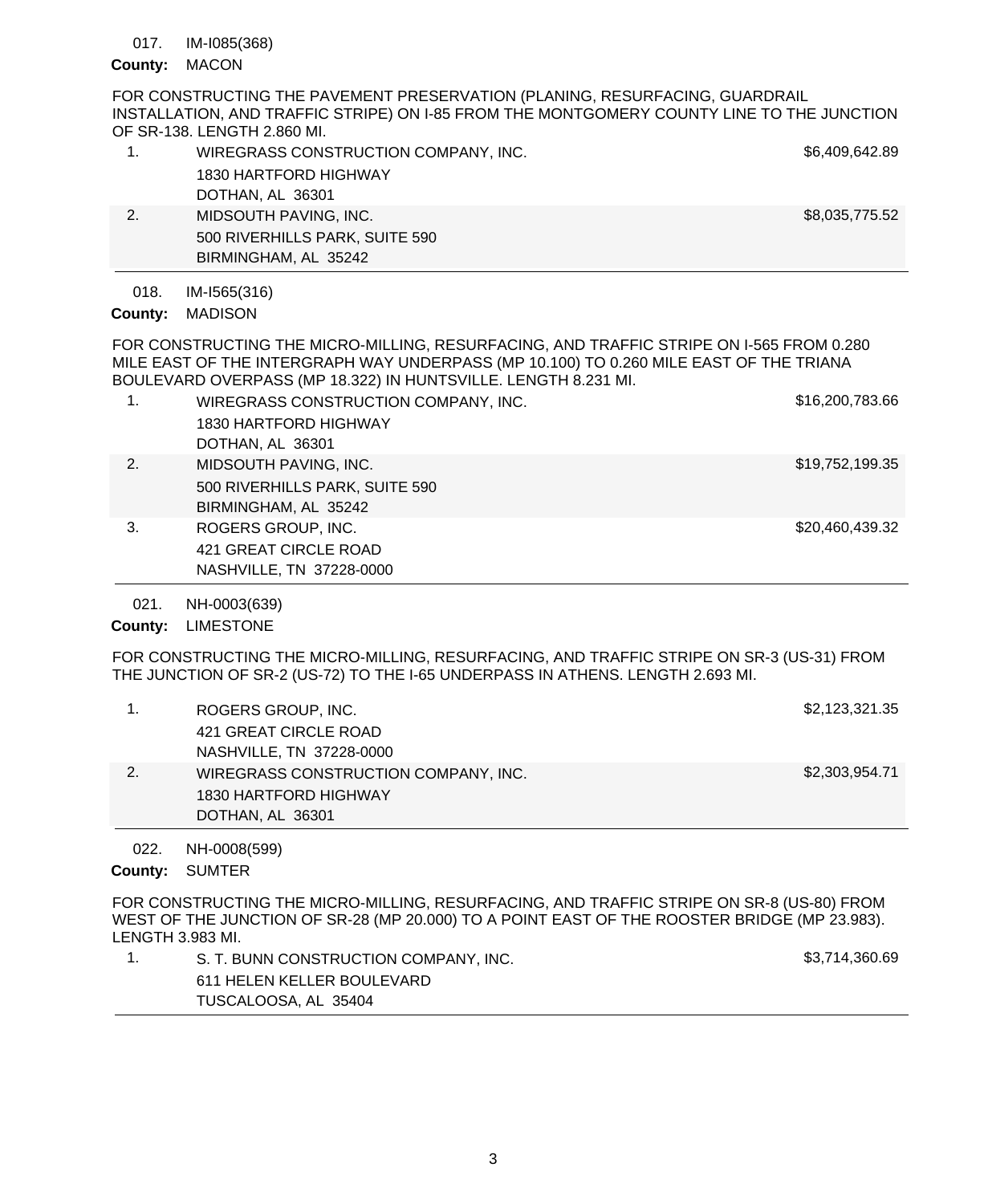NH-0013(617) 023.

## County: CLARKE

FOR CONSTRUCTING THE PLANING, RESURFACING, AND TRAFFIC STRIPE ON SR-13 (US-43) FROM THE NORTH END OF THE BASSETTS CREEK BRIDGE (MP 87.690) TO NORTH OF THE JUNCTION OF SR-5 (MP 93.120) IN THOMASVILLE. LENGTH 5.430 MI.

|    | H. O. WEAVER & SONS, INC.   | \$2,534,401.60 |  |
|----|-----------------------------|----------------|--|
|    | 7450 HOWELLS FERRY ROAD     |                |  |
|    | MOBILE, AL 36618            |                |  |
| 2. | MOBILE ASPHALT COMPANY, LLC | \$2,579,346.02 |  |
|    | 3151 HAMILTON BOULEVARD     |                |  |
|    | THEODORE, AL 36582          |                |  |

NH-0053(589) 024.

County: MONTGOMERY

FOR CONSTRUCTING THE PLANING, RESURFACING, GUARDRAIL INSTALLATION, AND TRAFFIC STRIPE ON SR-53 (US-231) FROM THE JUNCTION OF CR-89 IN PINE LEVEL TO THE JUNCTION OF ATHEY ROAD. LENGTH 4.711 MI.

|    | WIREGRASS CONSTRUCTION COMPANY, INC. | \$5,280,586.64 |
|----|--------------------------------------|----------------|
|    | 1830 HARTFORD HIGHWAY                |                |
|    | DOTHAN, AL 36301                     |                |
| 2. | MIDSOUTH PAVING, INC.                | \$5,399,702.05 |
|    | 500 RIVERHILLS PARK, SUITE 590       |                |
|    | BIRMINGHAM, AL 35242                 |                |
| 3. | ASPHALT CONTRACTORS, INC.            | \$6,190,332.65 |
|    | 6730 TAYLOR CIRCLE                   |                |
|    | MONTGOMERY, AL 36117-0000            |                |

NH-HSIP-0003(635) 027.

# County: BALDWIN

FOR CONSTRUCTING THE PLANING, RESURFACING, STEEL BLOCKOUT REPLACEMENT, AND TRAFFIC STRIPE ON SR-3 (US-31) FROM A POINT SOUTH OF THE BAY MINETTE CITY LIMITS (MP 17.489) TO THE JUNCTION OF WEST PINE STREET TO INCLUDE INTERSECTION IMPROVEMENTS AT SR-59. LENGTH 3.569 MI.

| MOBILE ASPHALT COMPANY, LLC | \$2,225,067.98 |
|-----------------------------|----------------|
| 3151 HAMILTON BOULEVARD     |                |
| THEODORE, AL 36582          |                |
| H. O. WEAVER & SONS, INC.   | \$2,325,262.55 |
| 7450 HOWELLS FERRY ROAD     |                |
| MOBILE, AL 36618            |                |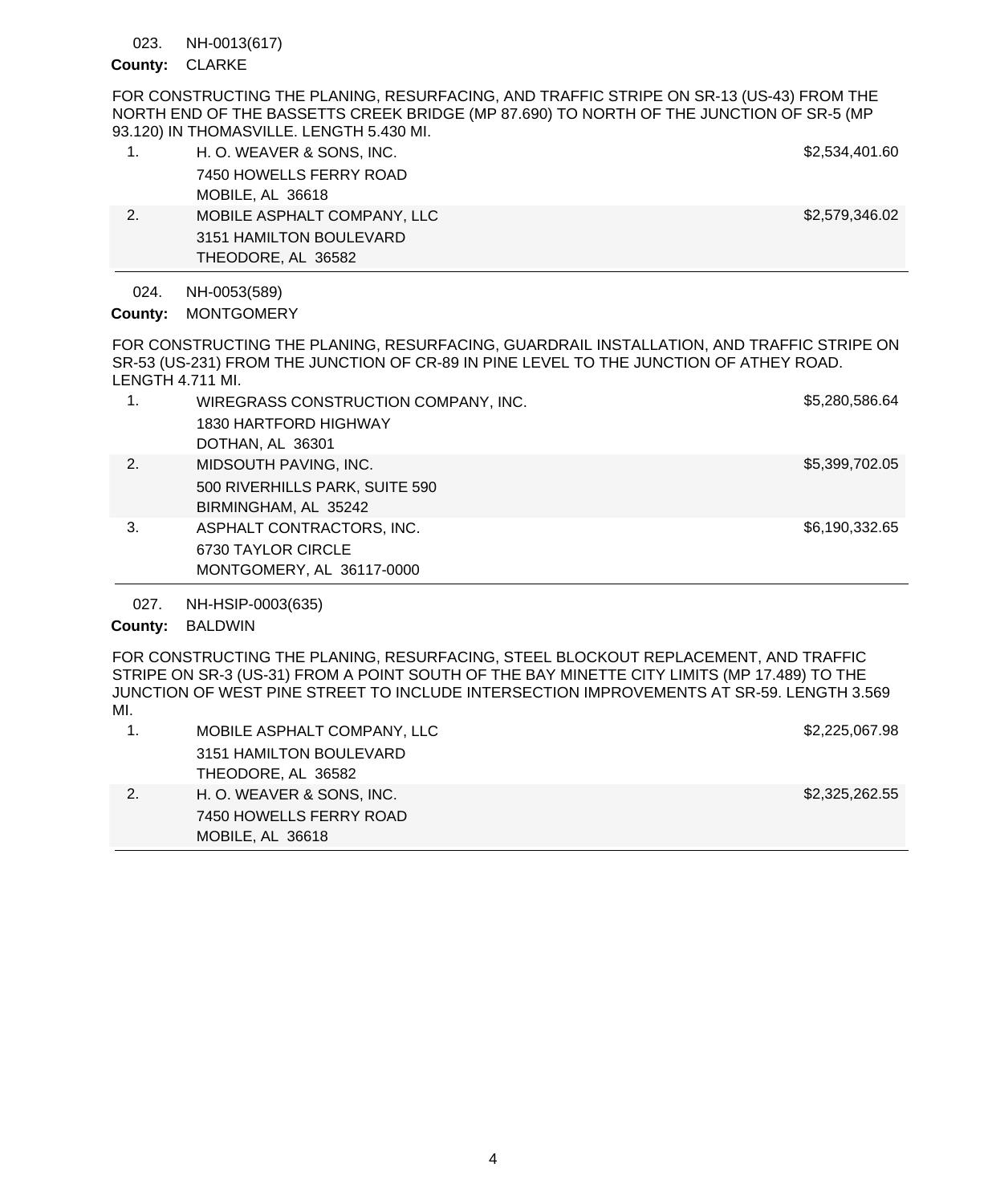#### NH-HSIP-0003(638) 028.

## County: AUTAUGA

FOR CONSTRUCTING THE SAFETY WIDENING, PLANING, RESURFACING, AND TRAFFIC STRIPE ON SR-3 (US-31) FROM THE NORTH CITY LIMITS OF PRATTVILLE TO THE I-65 INTERCHANGE. LENGTH 3.714 MI.

| 1.              | WIREGRASS CONSTRUCTION COMPANY, INC.<br><b>1830 HARTFORD HIGHWAY</b><br>DOTHAN, AL 36301 | \$1,024,536.09 |
|-----------------|------------------------------------------------------------------------------------------|----------------|
| 2.              | MIDSOUTH PAVING, INC.<br>500 RIVERHILLS PARK, SUITE 590<br>BIRMINGHAM, AL 35242          | \$1,043,265.75 |
| 3.              | ASPHALT CONTRACTORS, INC.<br>6730 TAYLOR CIRCLE<br>MONTGOMERY, AL 36117-0000             | \$1,092,015.25 |
| 029.<br>County: | NH-HSIP-0006(580)<br><b>TUSCALOOSA</b>                                                   |                |

FOR CONSTRUCTING THE SAFETY WIDENING, MICRO-MILLING, RESURFACING, GUARDRAIL REPLACEMENT, AND TRAFFIC STRIPE ON SR-6 (US-82) FROM THE JUNCTION OF DUNCANVILLE SCHOOL ROAD TO 1.000 MILE EAST OF THE JUNCTION OF LAKE PAYNE ROAD IN DUNCANVILLE. LENGTH 5.584 MI.

| 1. | S. T. BUNN CONSTRUCTION COMPANY, INC. | \$5,293,916.81 |
|----|---------------------------------------|----------------|
|    | 611 HELEN KELLER BOULEVARD            |                |
|    | TUSCALOOSA, AL 35404                  |                |
| 2. | MIDSOUTH PAVING, INC.                 | \$6,057,370.32 |
|    | 500 RIVERHILLS PARK, SUITE 590        |                |
|    | BIRMINGHAM, AL 35242                  |                |

RASTPAA-4915(251) 032.

### County: MOBILE

FOR CONSTRUCTING THE WIDENING, PLANING, RESURFACING, AND TRAFFIC STRIPE ON CR-33 (DAWES ROAD) FROM THE JUNCTION OF SCOTT DAIRY LOOP ROAD SOUTH TO THE JUNCTION OF D 'IBERVILLE DRIVE WEST NORTHWEST OF THEODORE. LENGTH 1.336 MI.

|    | H. O. WEAVER & SONS, INC.                 | \$1,096,302.84 |
|----|-------------------------------------------|----------------|
|    | 7450 HOWELLS FERRY ROAD                   |                |
|    | MOBILE, AL 36618                          |                |
| 2. | JOHN G. WALTON CONSTRUCTION COMPANY, INC. | \$1,102,357.27 |
|    | 1806 WOLF RIDGE ROAD                      |                |
|    | MOBILE, AL 36618                          |                |
| 3. | MOBILE ASPHALT COMPANY, LLC               | \$1,519,097.41 |
|    | 3151 HAMILTON BOULEVARD                   |                |
|    | THEODORE, AL 36582                        |                |

RP-NH-0005(561) 035.

County: JEFFERSON

FOR CONSTRUCTING THE PLANING, RESURFACING, AND TRAFFIC STRIPE ON SR-5 (US-78) FROM THE JUNCTION OF SR-378 (FINLEY BOULEVARD) TO THE JUNCTION OF CHERRY AVENUE IN BIRMINGHAM. LENGTH 1.528 MI.

|    | DUNN CONSTRUCTION COMPANY, INC. | \$1,273,481.33 |
|----|---------------------------------|----------------|
|    | 3905 MESSER AIRPORT HWY         |                |
|    | BIRMINGHAM, AL 35222            |                |
| 2. | MIDSOUTH PAVING, INC.           | \$1,800,275.99 |
|    | 500 RIVERHILLS PARK, SUITE 590  |                |
|    | BIRMINGHAM, AL 35242            |                |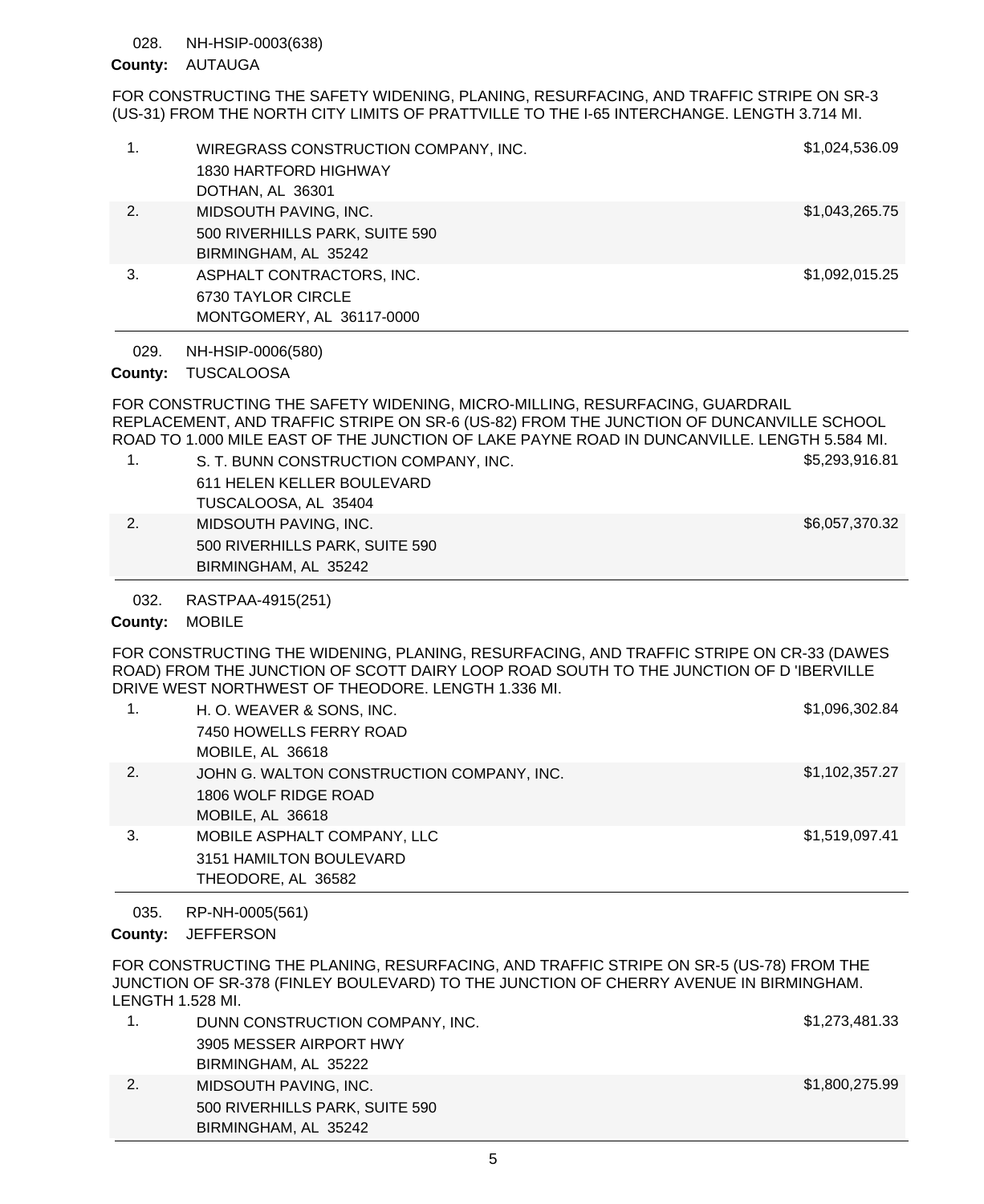RP-STPAA-HSIP-FMGR-0009(578) 037.

# County: CALHOUN

FOR CONSTRUCTING THE MICRO-MILLING, RESURFACING, BRIDGE GUARDRAIL RETROFIT, AND TRAFFIC STRIPE ON SR-9 FROM THE JUNCTION OF SR-4 (US-78) WEST OF HEFLIN TO A POINT 0.070 MILE SOUTH OF THE NATURE TRAIL (MP 230.233). LENGTH 10.921 MI.

| 1. | MIDSOUTH PAVING, INC.            | \$3,081,815.60 |
|----|----------------------------------|----------------|
|    | 500 RIVERHILLS PARK, SUITE 590   |                |
|    | BIRMINGHAM, AL 35242             |                |
| 2. | MCCARTNEY CONSTRUCTION CO., INC. | \$3,098,506.60 |
|    | 401 GREEN VALLEY ROAD            |                |
|    | GLENCOE, AL 35905                |                |

STPAA-0003(636) 040.

County: CONECUH

FOR CONSTRUCTING THE PLANING, RESURFACING, AND TRAFFIC STRIPE ON SR-3 FROM THE NORTH END OF THE CSX RAILROAD BRIDGE (MP 95.972) IN EVERGREEN TO MP 102.000. LENGTH 6.027 MI.

|    | MIDSOUTH PAVING, INC.                | \$1,436,558.16 |
|----|--------------------------------------|----------------|
|    | 500 RIVERHILLS PARK, SUITE 590       |                |
|    | BIRMINGHAM, AL 35242                 |                |
| 2. | WIREGRASS CONSTRUCTION COMPANY, INC. | \$1,686,297.88 |
|    | 1830 HARTFORD HIGHWAY                |                |
|    | DOTHAN, AL 36301                     |                |

STPAA-0033(508) 041.

County: LAWRENCE

FOR CONSTRUCTING THE RESURFACING (MICRO-SURFACING SEAL COAT) AND TRAFFIC STRIPE ON SR-33 FROM THE WINSTON COUNTY LINE (MP 11.370) TO NORTH OF THE JUNCTION OF CR-70 (MP 17.400). LENGTH 5.926 MI.

1. WHITAKER CONTRACTING CORPORATION **1.** WHITAKER CONTRACTING CORPORATION 692 CONVICT CAMP ROAD GUNTERSVILLE, AL 35976-0000

STPAA-0145(507) County: CHILTON 043.

FOR CONSTRUCTING THE MICRO-SURFACING, SCRUB SEAL, AND TRAFFIC STRIPE ON SR-145 FROM THE I-65 UNDERPASS TO A POINT SOUTH OF THE WAXAHATCHEE CREEK BRIDGE NORTHEAST OF CLANTON. LENGTH 10.846 MI.

| WHITAKER CONTRACTING CORPORATION | \$1,277,575.33 |
|----------------------------------|----------------|
| 692 CONVICT CAMP ROAD            |                |
| GUNTERSVILLE, AL 35976-0000      |                |
|                                  |                |

STPAA-0167(515) 044.

County: GENEVA

FOR CONSTRUCTING THE MICRO-MILLING, RESURFACING, AND TRAFFIC STRIPE ON SR-167 FROM THE FLORIDA STATE LINE TO THE JUNCTION OF SR-123 SOUTH OF HARTFORD. LENGTH 7.086 MI.

|    | WIREGRASS CONSTRUCTION COMPANY, INC. | \$1,318,335.14 |
|----|--------------------------------------|----------------|
|    | 1830 HARTFORD HIGHWAY                |                |
|    | DOTHAN, AL 36301                     |                |
| 2. | MIDSOUTH PAVING, INC.                | \$1,701,881.46 |
|    | 500 RIVERHILLS PARK, SUITE 590       |                |
|    | BIRMINGHAM, AL 35242                 |                |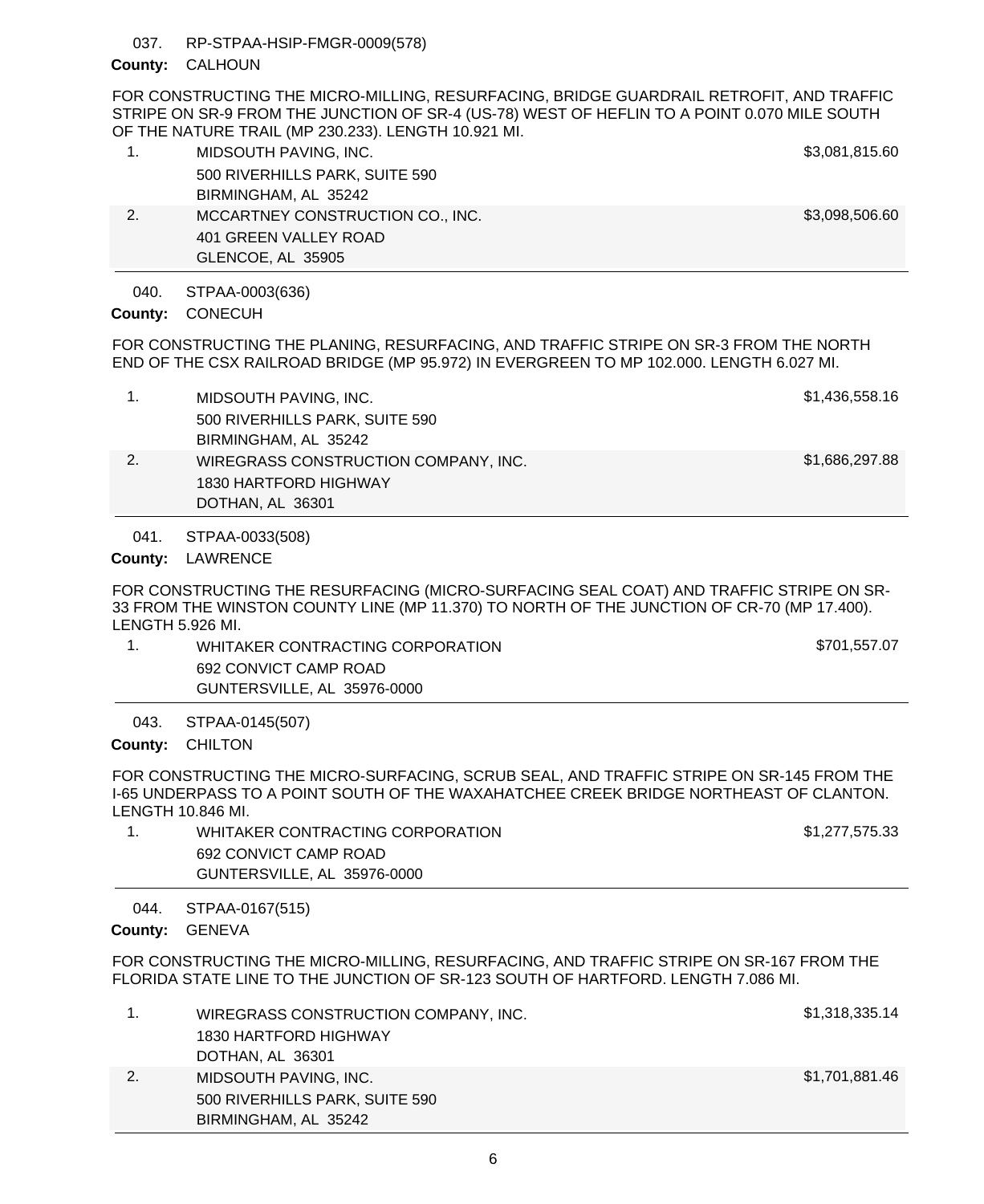#### STPAA-HSIP-0005(563) 047.

### County: WALKER

FOR CONSTRUCTING THE SAFETY WIDENING, PLANING, RESURFACING (SCRUB SEAL), GUARDRAIL RESET, AND TRAFFIC STRIPE ON SR-5 FROM 0.260 MILE SOUTH OF THE JUNCTION OF ATKINS ROAD TO THE WINSTON COUNTY LINE. LENGTH 7.226 MI.

1. GOOD HOPE CONTRACTING CO., INC.  $\sim$  53,681,911.61 3280 COUNTY ROAD 437 CULLMAN, AL 35057-0000

STPAA-HSIP-0041(521) 049.

## County: MONROE

FOR CONSTRUCTING THE SAFETY WIDENING, RESURFACING (SCRUB SEAL), GUARDRAIL RESET, AND TRAFFIC STRIPE ON SR-41 FROM THE JUNCTION OF CR-17 TO THE WILCOX COUNTY LINE. LENGTH 9.155 MI.

| 1. | MOBILE ASPHALT COMPANY, LLC<br>3151 HAMILTON BOULEVARD<br>THEODORE, AL 36582    | \$2,205,146.76 |
|----|---------------------------------------------------------------------------------|----------------|
| 2. | H. O. WEAVER & SONS, INC.<br>7450 HOWELLS FERRY ROAD<br>MOBILE, AL 36618        | \$2,261,268.89 |
| 3. | MIDSOUTH PAVING, INC.<br>500 RIVERHILLS PARK, SUITE 590<br>BIRMINGHAM, AL 35242 | \$3,330,282.25 |

STPAA-HSIP-FMGR-0175(501) 051.

## County: PERRY

FOR CONSTRUCTING THE SAFETY WIDENING, RESURFACING, GUARDRAIL INSTALLATION, AND TRAFFIC STRIPE ON SR-175 FROM THE JUNCTION OF SR-14 NORTHEAST OF MARION TO THE JUNCTION OF SR-5 SOUTH OF HEIBERGER. LENGTH 5.325 MI.

| WIREGRASS CONSTRUCTION COMPANY, INC. | \$796,504.25 |
|--------------------------------------|--------------|
| 1830 HARTFORD HIGHWAY                |              |
| DOTHAN, AL 36301                     |              |
| ASPHALT CONTRACTORS, INC.            | \$851,663.40 |
| 6730 TAYLOR CIRCLE                   |              |
| MONTGOMERY, AL 36117-0000            |              |

STPMN-2615(262), STPMN-2615(250) 054.

# ELMORE **County:**

FOR CONSTRUCTING THE BRIDGE REPLACEMENT (GRADING, DRAINAGE, PAVEMENT, AND BRIDGE REMOVAL) ON CR-8 (REDLAND ROAD) OVER HARWELL MILL CREEK TO INCLUDE THE WIDENING, INTERSECTION IMPROVEMENTS, RESURFACING, TRAFFIC SIGNALS, AND TRAFFIC STRIPE ON CR-8 (REDLAND ROAD) AND CR-4 (RIFLE RANGE ROAD) NORTHEAST OF MONTGOMERY. LENGTH 1.031 MI.

| 1. | MURPHREE BRIDGE CORPORATION         | \$4,414,393.18 |
|----|-------------------------------------|----------------|
|    | 1627 COUNTY ROAD 1149               |                |
|    | TROY, AL 36079                      |                |
| 2. | NEWELL & BUSH, INC.                 | \$4,516,343.00 |
|    | 10470 U.S. HIGHWAY 80 EAST          |                |
|    | MONTGOMERY, AL 36117-0000           |                |
| 3. | THE BRIDGE BUILDERS OF ALABAMA, LLC | \$4,663,310.90 |
|    | 231 APPLEGATE TRACE                 |                |
|    | PELHAM, AL 35124                    |                |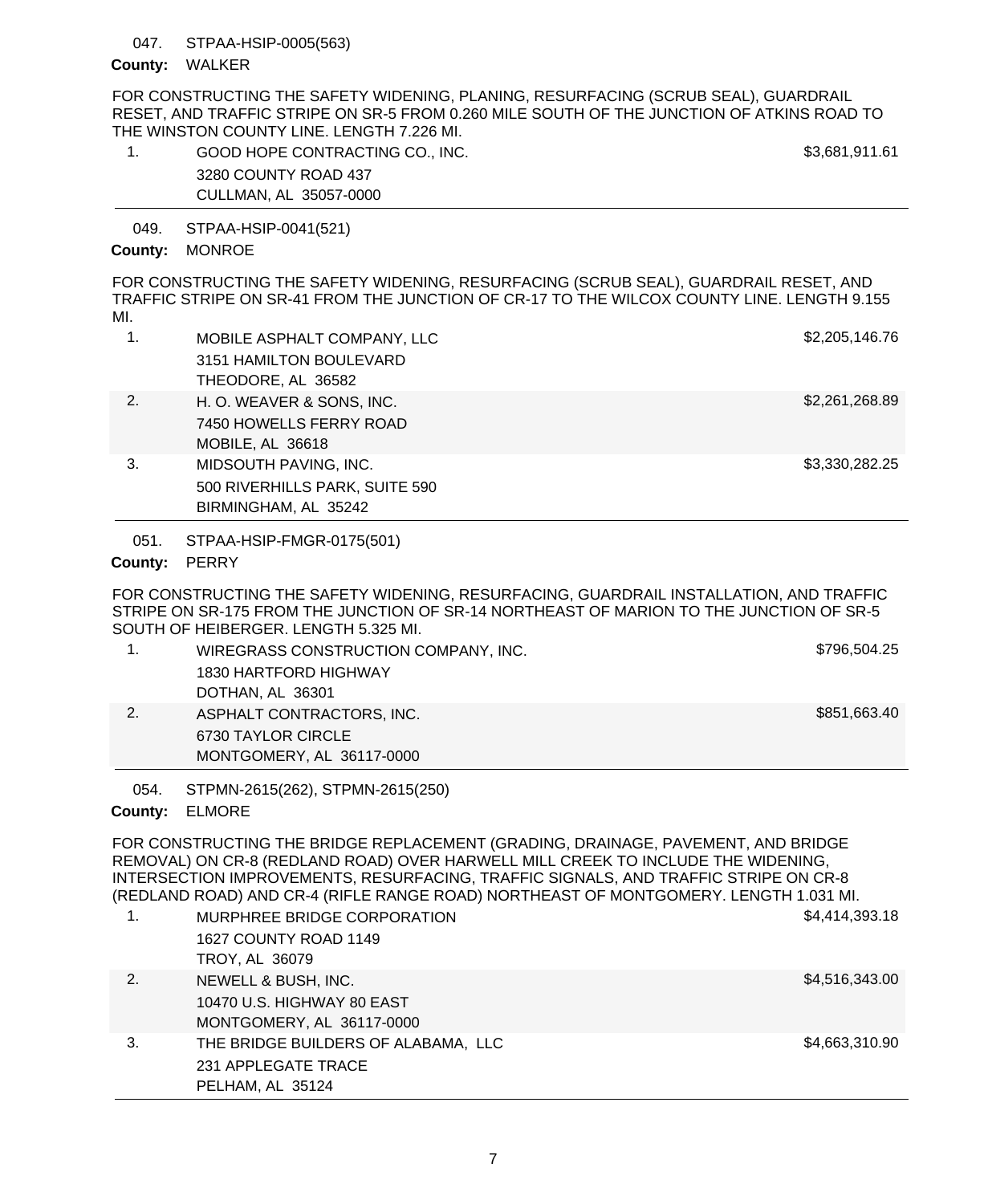#### STPOA-0815(263) 059.

## County: CALHOUN

FOR CONSTRUCTING THE ROUNDABOUT INSTALLATION ON CR-109 (BYNUM LEATHERWOOD ROAD) AT THE INTERSECTION OF OLD GADSDEN HIGHWAY IN BLUE MOUNTAIN. LENGTH 0.178 MI.

|    | BESSEMER, AL 35022                   |                |
|----|--------------------------------------|----------------|
|    | 1075 GRAND OAKS DR.                  |                |
| 2. | <b>BULLS CONSTRUCTION GROUP, LLC</b> | \$1,296,723.01 |
|    | ANNISTON, AL 36207                   |                |
|    | 2255 HIGHWAY 78 EAST                 |                |
|    | <b>TAYLOR CORPORATION</b>            | \$1,249,709.66 |
|    |                                      |                |

STPOA-0820(250) 060.

## CALHOUN **County:**

FOR CONSTRUCTING THE PLANING, RESURFACING, AND TRAFFIC STRIPE ON WHITES GAP ROAD SOUTHEAST FROM THE JUNCTION OF SR-21 TO THE SOUTHEAST JACKSONVILLE CITY LIMITS (SITE 1) AND ON WHITES GAP ROAD FROM THE JUNCTION OF COTTAQUILLA ROAD TO THE JUNCTION OF SR-9 (SITE 2). LENGTH 4.765 MI.

| 1. | MIDSOUTH PAVING, INC.                | \$933,545.79   |
|----|--------------------------------------|----------------|
|    | 500 RIVERHILLS PARK, SUITE 590       |                |
|    | BIRMINGHAM, AL 35242                 |                |
| 2. | MCCARTNEY CONSTRUCTION CO., INC.     | \$950,107.90   |
|    | 401 GREEN VALLEY ROAD                |                |
|    | GLENCOE, AL 35905                    |                |
| 3. | WIREGRASS CONSTRUCTION COMPANY, INC. | \$1,041,510.36 |
|    | 1830 HARTFORD HIGHWAY                |                |
|    | DOTHAN, AL 36301                     |                |

#### STPOA-I085(371) 061.

# County: LEE

FOR CONSTRUCTING THE INTERCHANGE LIGHTING ON I-85 AT CR-12/COX ROAD (EXIT 50) IN AUBURN. LENGTH 1.098 MI.

| 1. | STONE & SONS ELECTRICAL CONTRACTORS, INC.<br>2530 QUEENSTOWN ROAD<br>BIRMINGHAM, AL 35210-0000 | \$1,812,017.25 |
|----|------------------------------------------------------------------------------------------------|----------------|
| 2. | WEBSTER ELECTRIC COMPANY OF MISSISSIPPI, LLC<br>8300 HWY, 19 NORTH<br>COLLINSVILLE, MS 39325   | \$2,046,200.00 |
| 3. | WILLIAMS POWER & SIGNAL, LLC<br>2483 SOUTH HWY 16<br>CARROLLTON, GA 30116                      | \$2,125,974.73 |